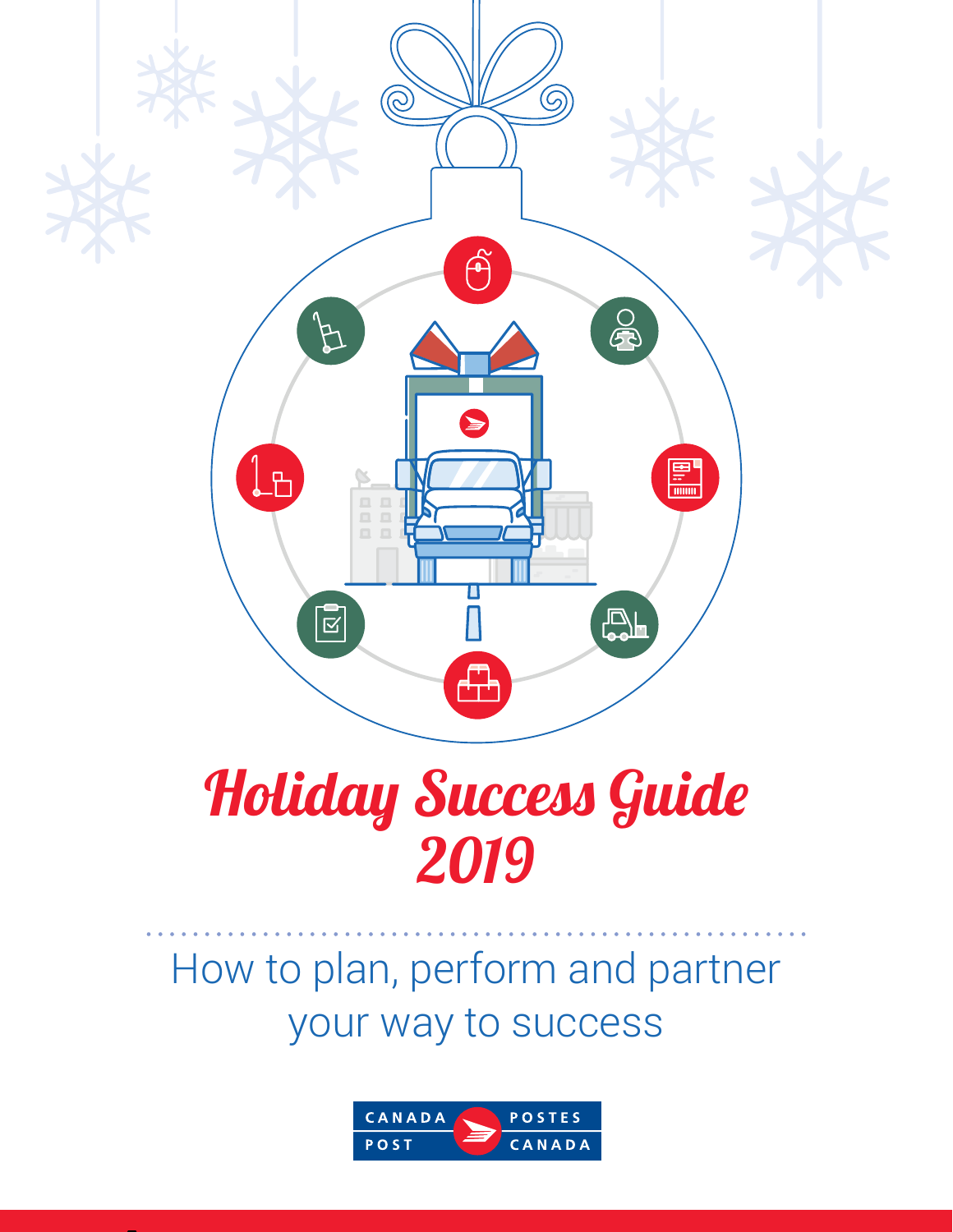

### Table of Contents

Click on a chapter title to view it.

| <b>Introduction</b>                                                   |    |
|-----------------------------------------------------------------------|----|
| Time things right                                                     |    |
| Give shoppers what they want                                          | 5. |
| <b>Promote smartly and strategically</b>                              | 8  |
| Prime your back-end operations                                        | 11 |
| <b>Partner with Canada Post for a</b><br>superior customer experience | 14 |

2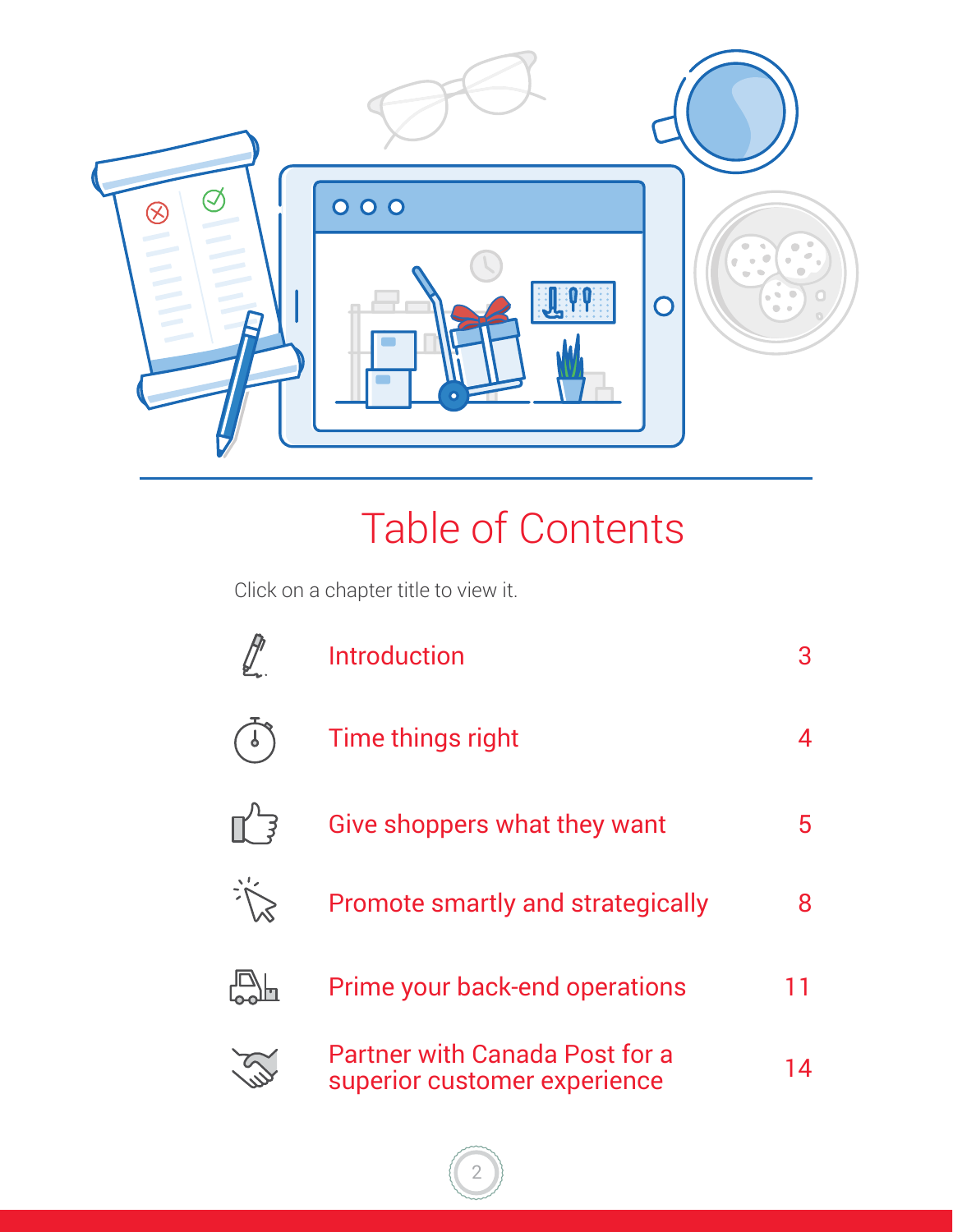<span id="page-2-0"></span>

### Introduction

You'll be busier than you've been all year. Demand will soar, competition will be fierce, and challenges will come out of nowhere. You'll be fuelled by coffee and adrenaline. You'll skip lunches (but try not to!). The holiday season is *far*  from easy – but it *is* retail's most exciting opportunity. Nail it, and you'll grow your sales and your brand.

But how do you nail it? Make our *2019 Holiday Success Guide* your game plan. As an integral part of e-commerce in this country, Canada Post knows what shoppers want in their end-to-end shopping experience  $-$  and knows how online retailers can deliver it. We share our experience and advice here.

#### Five strategies for holiday success

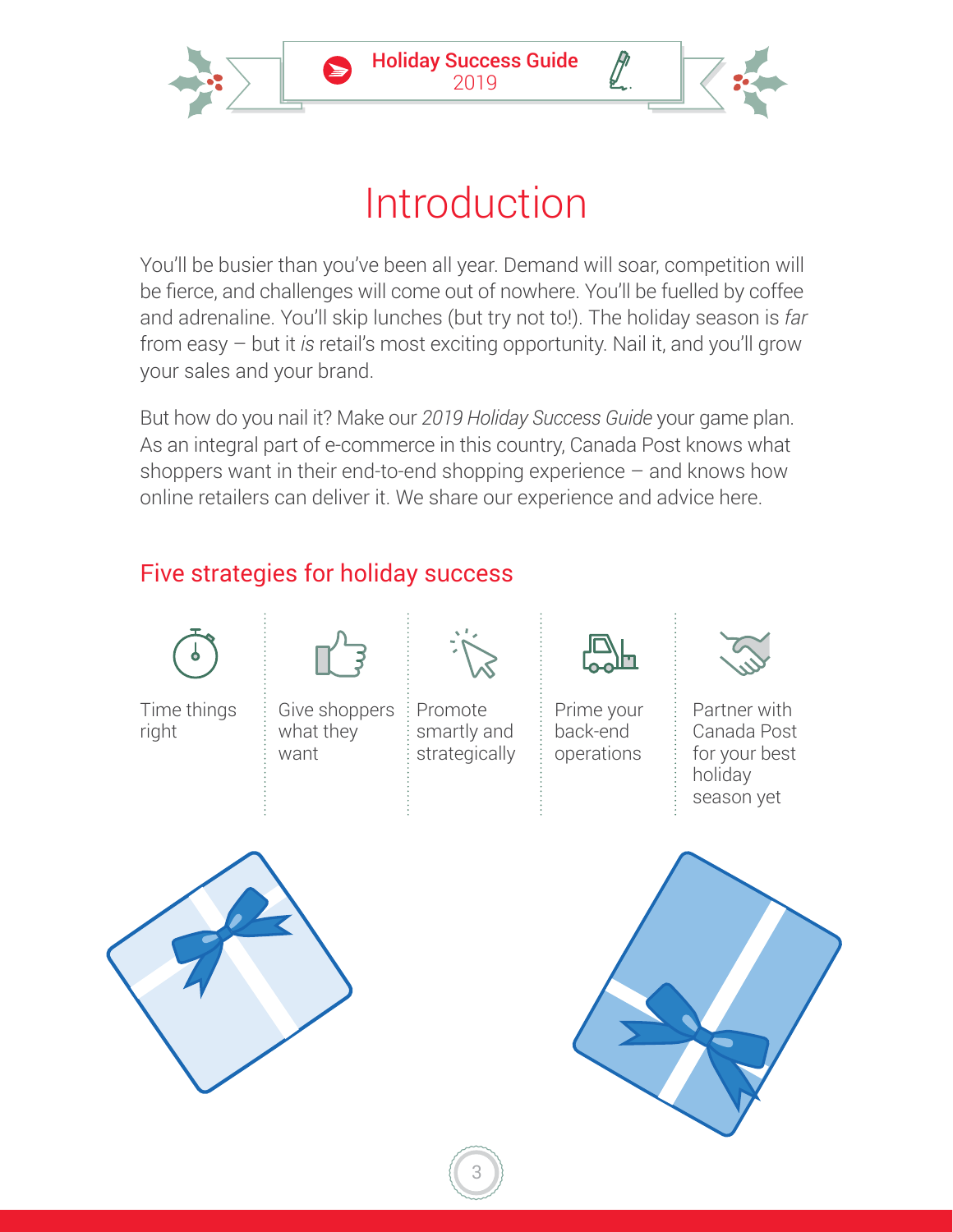<span id="page-3-0"></span>

### Time things right

For online retail, the holiday season starts earlier and ends later each year. Promotions now occur from mid-November (even before Black Friday) to mid-January, when customers are still shopping and returning items. In between, Cyber Monday and Boxing Day each anchor an intense week of activity. In recent years, major Canadian retailers' pre-Cyber Week promotions began at least two weeks before Black Friday, and pre-Boxing week promotions started two to three weeks before Boxing Day.<sup>1</sup>

While our planning is nearly year-round, we've defined this year's peak season as November 11, 2019 to January 12, 2020.

4

Nearly 75% of Canada's online merchants offered pre-Black  $\pi$  Friday sales, so prepare your promotion strategy, operations and inventory to compete in the early rush  $\frac{1}{2}$ and inventory to compete in the early rush.<sup>1</sup>

1 2017 Canada Post Holiday Monitoring Study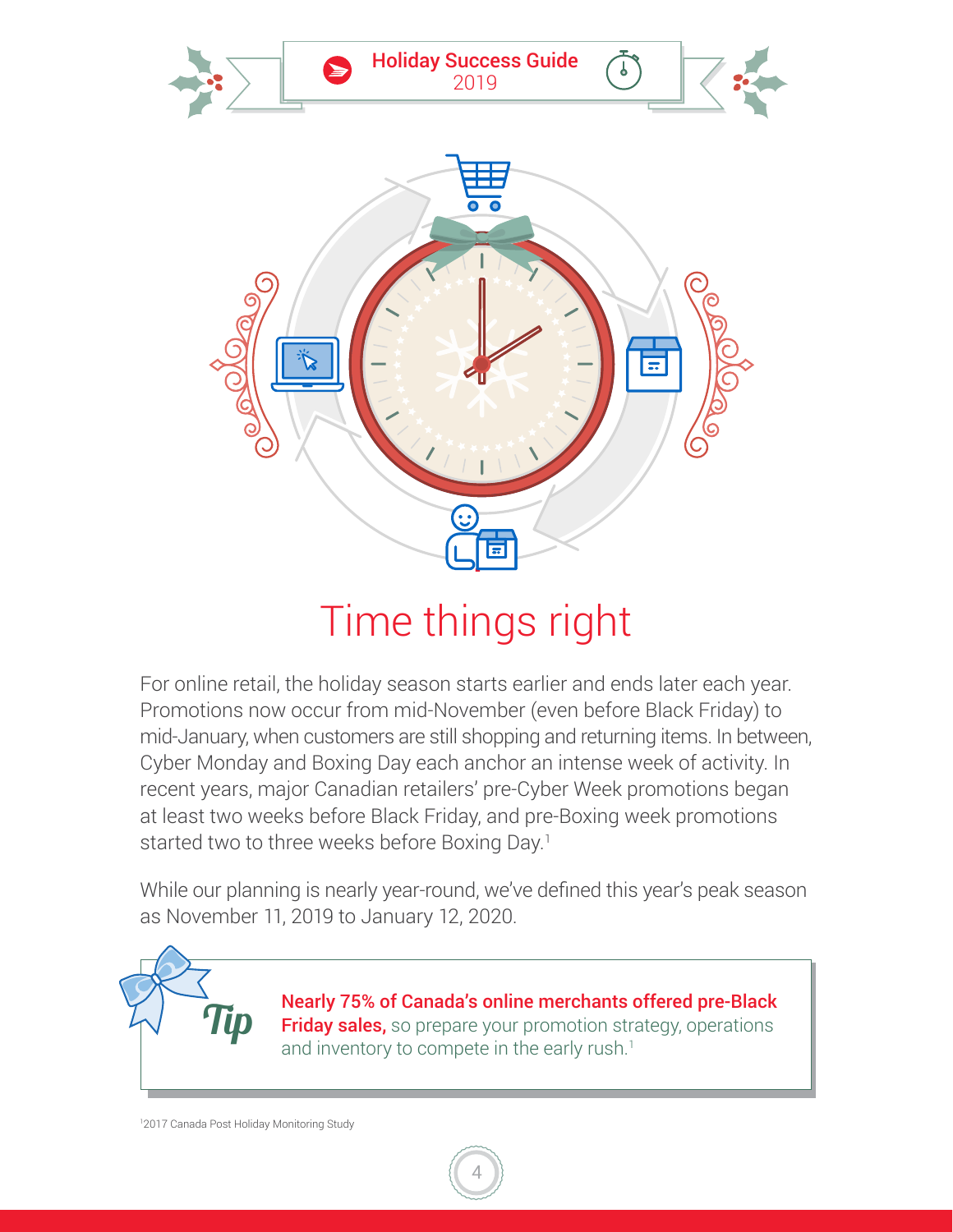<span id="page-4-0"></span>

## Give shoppers what they want 2

Shoppers' expectations peak during the holidays. They're time-crunched, shopping for themselves and for those perfect gifts, and they visit online stores they normally wouldn't. They want information at a glance. Meet their expectations and you can win them over and delight them. Here's what shoppers want (and some think!), what you need to know and what you need to do.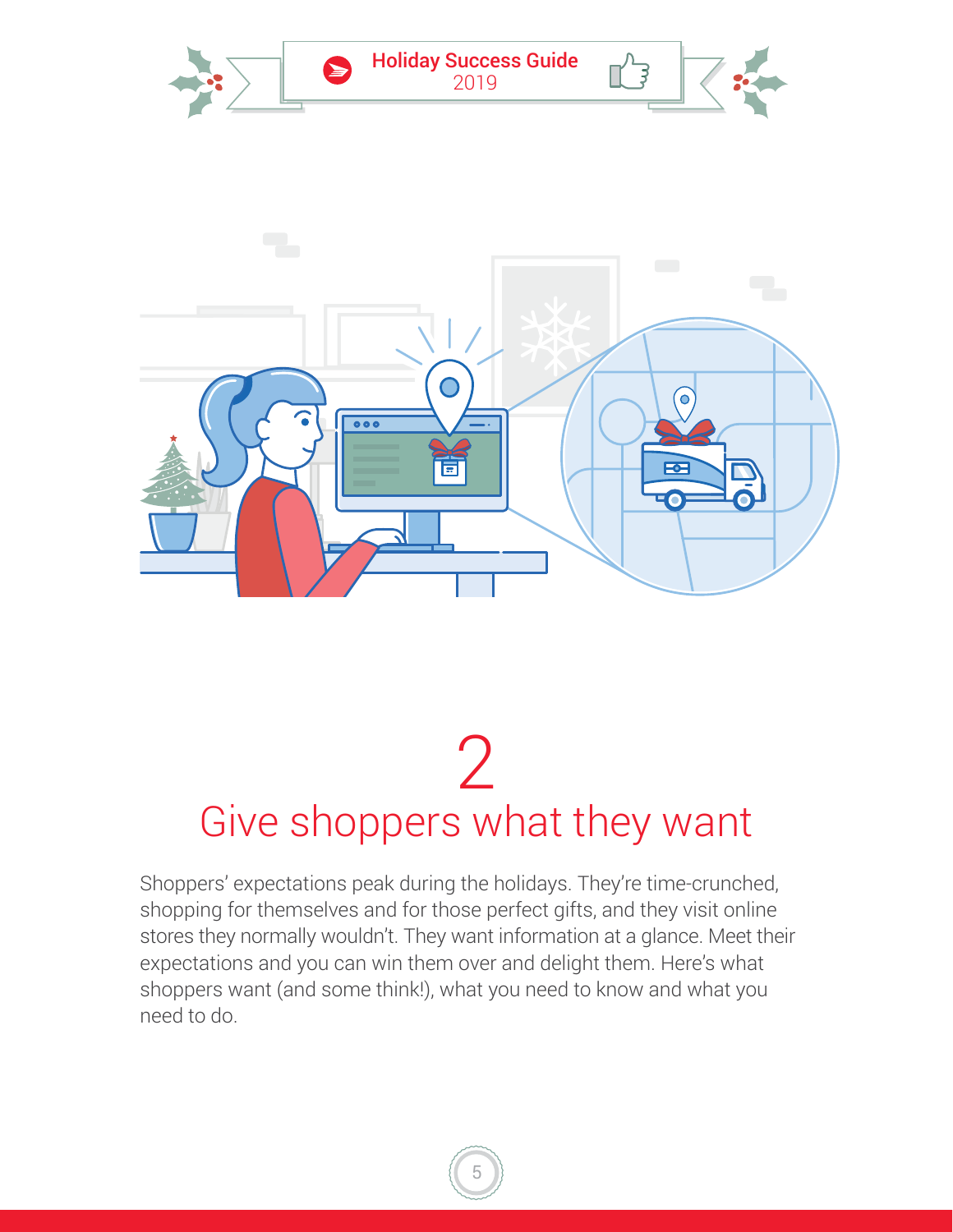Holiday Success Guide 2019

 $\bullet$ 



CLI

TOL

 $\mathbb{L}^3$ 

Here's what shoppers want, what you need to know and what you need to do:

| <b>What</b><br>shoppers want<br>(and what some think)                                                                                                                                               | What you need<br>to know                                                                                                                                                                                                                                                                                                                                                                                                | What you need to do                                                                                                                                                                                                                                                                                                                                                                                                                                                                                                                                                                                                                                 |
|-----------------------------------------------------------------------------------------------------------------------------------------------------------------------------------------------------|-------------------------------------------------------------------------------------------------------------------------------------------------------------------------------------------------------------------------------------------------------------------------------------------------------------------------------------------------------------------------------------------------------------------------|-----------------------------------------------------------------------------------------------------------------------------------------------------------------------------------------------------------------------------------------------------------------------------------------------------------------------------------------------------------------------------------------------------------------------------------------------------------------------------------------------------------------------------------------------------------------------------------------------------------------------------------------------------|
| <b>Certainty around</b><br>product availability.<br>Some shoppers think<br>"I need to know right<br>now that this item is in<br>stock - I can't wait for a<br>back-order message to<br>come later." | The more certainty<br>you can offer, the<br>more likely you are<br>to convert a<br>browser into a<br>buyer.<br>Big and best-in-class<br>online retailers<br>display real-time<br>product availability -<br>raising shoppers'<br>expectations around<br>certainty.                                                                                                                                                       | Display clear, current information about product<br>availability. If you have a physical location,<br>look at displaying in-store product availability<br>displayed on your website to encourage<br>in-store traffic. If it's too late to do it for this<br>holiday season, do it for next year.<br>For more information, check out Mastering your<br>e-commerce operations: How to optimize<br>every stage of your workflow - and satisfy<br>customers.                                                                                                                                                                                            |
| A clear, easy-to-<br>find answer to this<br>question: Will my<br>order arrive in<br>time?<br>Some shoppers think<br>"This gift just has to get<br>there! Will it if I order<br>it today?"           | You can work with<br>your delivery partner<br>to determine<br>holiday deadlines,<br>then display them<br>clearly and<br>prominently.<br>As we get into<br>November and<br>December and close<br>to December 25,<br>some retailers<br>reposition shipping<br>information more<br>prominently $-$ with<br>clarity that can<br>trigger action. For<br>example, "Order by<br>Dec. xx for it to arrive<br>by Christmas Day!" | Factor in realistic holiday-season fulfillment<br>times.<br>Add a shipping deadline calculator or display<br>shipping deadlines in key locations on your<br>website. Use certainty around delivery dates<br>to help your customers commit to their<br>shopping cart.<br>Be clear. Does the expected shipping time include<br>the time to process and fulfill their order?<br>Ask your delivery partner about regional<br>differences and rural vs. urban factors. Shipping<br>times often refer to the time it takes to get the<br>item from one major urban centre to another.<br>Tell customers that rural or remote destinations<br>take longer. |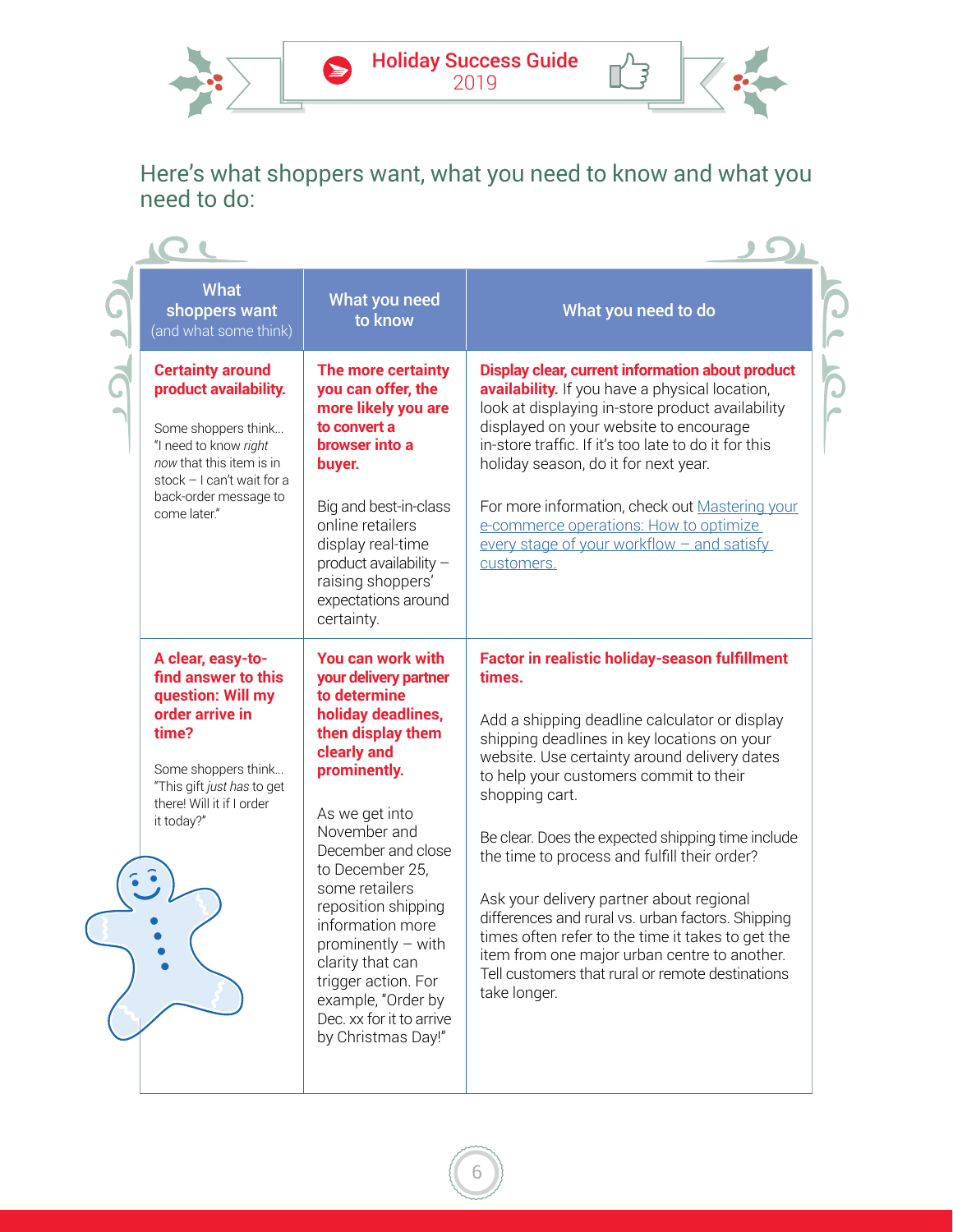Holiday Success Guide 2019

 $\bullet$ 



 $\mathbb{T}^3$ 

| <b>What</b><br>shoppers want<br>(and what some think)                                                                                                                                                                                          | What you need<br>to know                                                                                                                                                                                                                                      | What you need to do                                                                                                                                                                                                                                                                                                                                                                                                                         |
|------------------------------------------------------------------------------------------------------------------------------------------------------------------------------------------------------------------------------------------------|---------------------------------------------------------------------------------------------------------------------------------------------------------------------------------------------------------------------------------------------------------------|---------------------------------------------------------------------------------------------------------------------------------------------------------------------------------------------------------------------------------------------------------------------------------------------------------------------------------------------------------------------------------------------------------------------------------------------|
| <b>Shipping options</b><br>to suit their needs<br>and budgets.<br>Some shoppers think<br>"How can I save some<br>money?" while others<br>think, "It has to get there,<br>so I'll pay a premium."                                               | <b>Delivery partners</b><br>can offer a range of<br>services at different<br>price points.                                                                                                                                                                    | Since 36% of Canadian online shoppers paid<br>for shipping with their most recent purchase,<br>look at offering a range of shipping speeds to<br>suit different needs and budgets. <sup>1</sup> It could be<br>what differentiates you from a competitor -<br>and lands you a customer.<br>Find out more about Canada Post's<br>delivery speeds.                                                                                            |
| <b>Reassurance</b><br>around returns $-$<br>they want to know<br>key details from<br>the start.<br>Some shoppers think<br>"Returns are the hassle<br>of the holidays!<br>Puh-lease make it easy<br>for me $-$ or the person<br>I'm giving to!" | 79% of online<br>shoppers will stop<br>shopping with a<br>merchant after a<br><b>bad returns</b><br>experience. <sup>1</sup><br>Making your returns<br>process hassle-free<br>for your customers<br>may entice them<br>back during the rest<br>of the period. | Display a clear, concise, convenient returns<br>policy prominently.<br>Consider highlighting it in your banner.<br>Extend your returns period over the holidays.<br>We've seen major retailers offer an extended<br>returns period into mid-January. After all,<br>sometimes the perfect giftwasn't.<br>Find out more about how Canada Post can<br>help you maximize your returns with our<br>best-in-class and flexible returns solutions. |



7



1 2019 Canadian Online Shopper Study, CPC 19-201, April 2019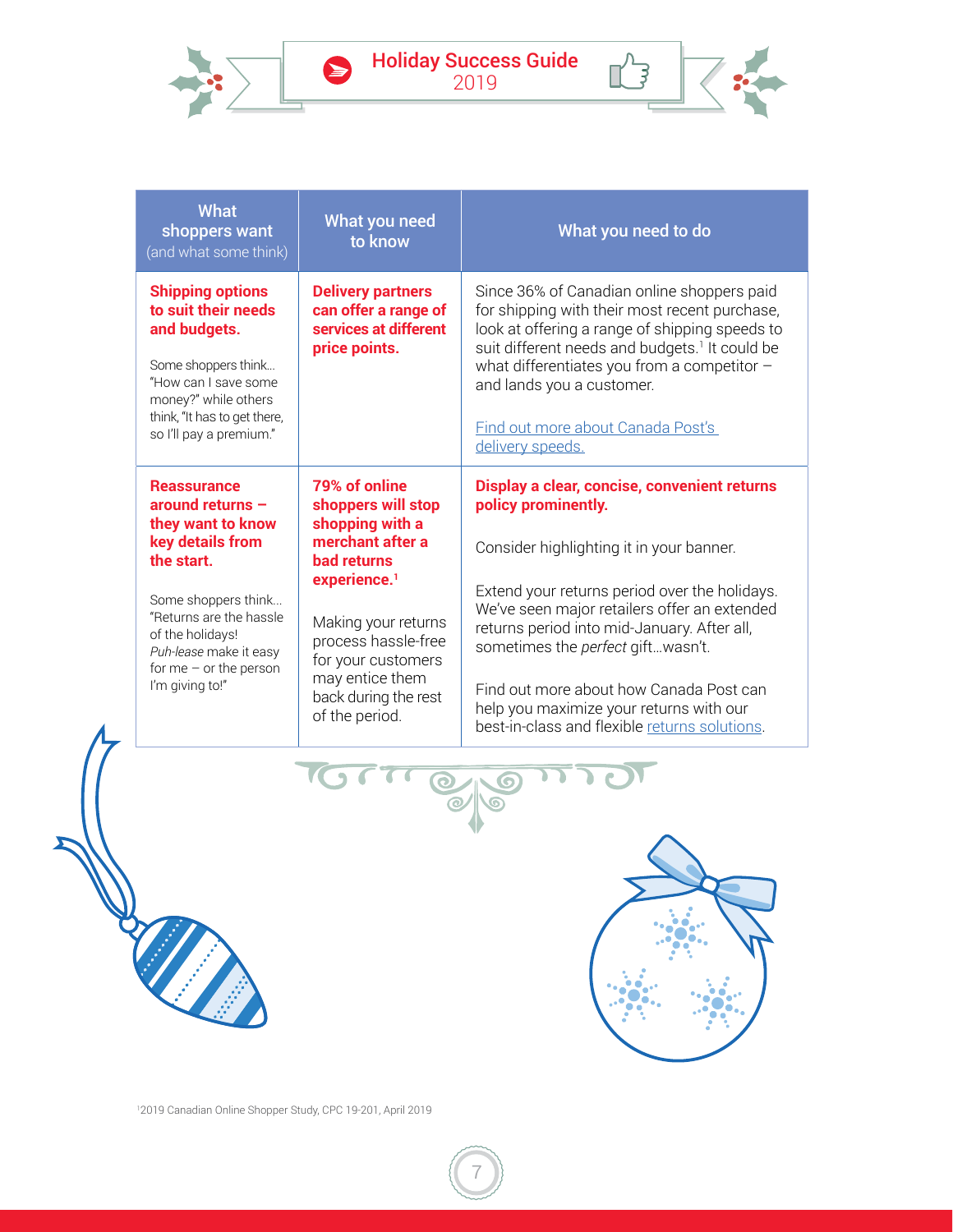<span id="page-7-0"></span>

## Promote smartly and strategically 3

More than ever, promotions are the key to engaging customers – especially during the holiday season, when so many customers are looking to buy.

Once you've locked down the holiday season dates that matter to your business, and you've adjusted to give shoppers what they want, focus on the promotions to feature on your website and in a select mix of marketing channels. Go big – you'll want to stand out. Let's look at your options over the next few pages.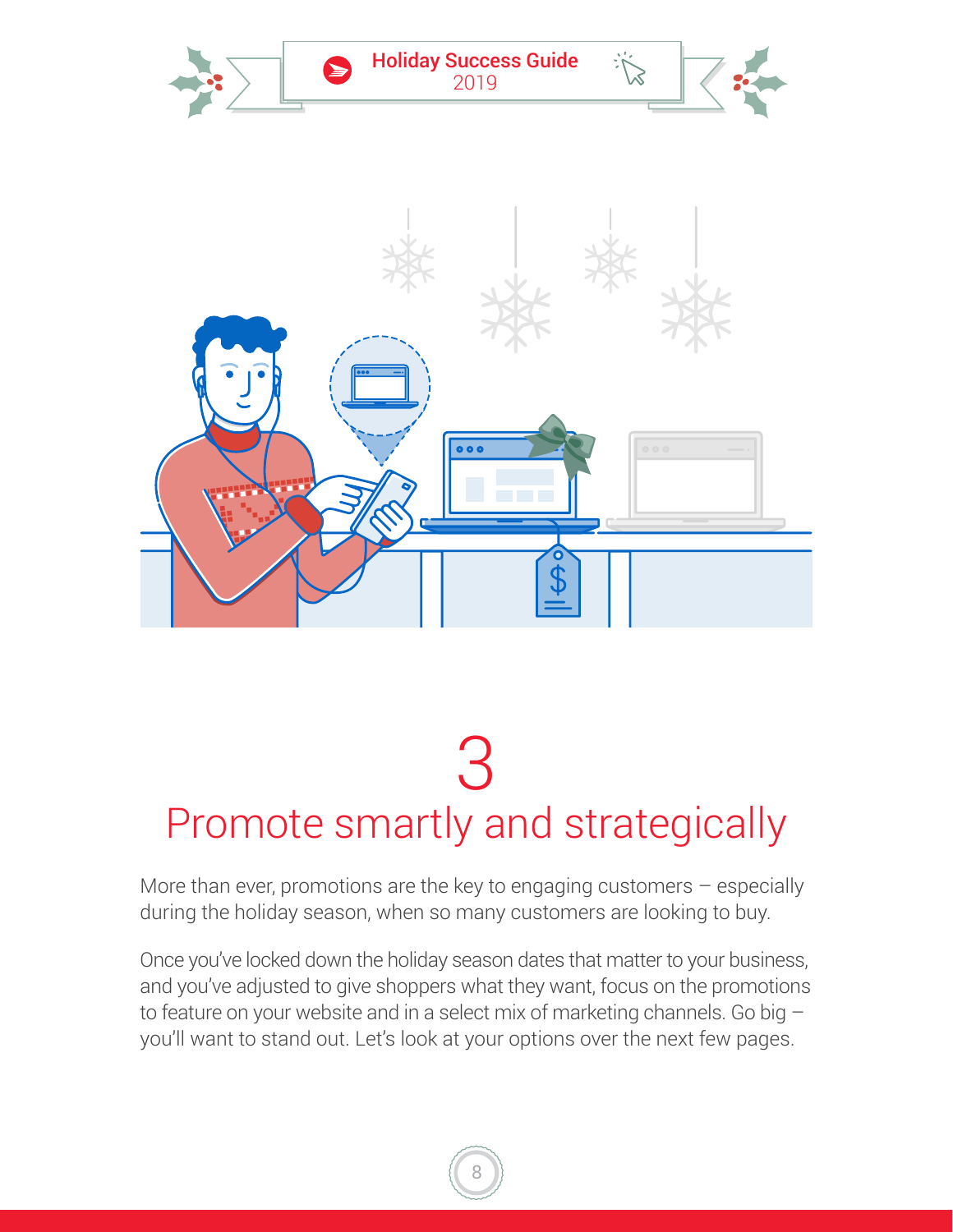



#### **Types of promotions**

 $\blacktriangleright$ 

|         | <b>Product</b>                                                                                       | <b>Shipping</b>                                                                                                                                                                                                                                                                                                       |
|---------|------------------------------------------------------------------------------------------------------|-----------------------------------------------------------------------------------------------------------------------------------------------------------------------------------------------------------------------------------------------------------------------------------------------------------------------|
| Example | • 40% off site-wide                                                                                  | • Free shipping on all products<br>• Free shipping with a minimum<br>purchase, ex., down from \$75 to \$50                                                                                                                                                                                                            |
| Pros    | • A quick way to move inventory<br>• An easy way to sell out-of-season or<br>high-inventory products | • Drives the most impact, since 85% of<br>Canadian online shoppers choose to<br>shop more often with retailers who<br>provide free shipping <sup>1</sup><br>• 67% will abandon a cart or avoid a<br>retailer because the retailer did not<br>offer a free shipping option <sup>1</sup><br>• Removes purchase barriers |
| Cons    | Reduces profits per piece<br>$\bullet$<br>• Shipping fees still a barrier to purchase                | • Retailer absorbs shipping costs                                                                                                                                                                                                                                                                                     |
|         |                                                                                                      |                                                                                                                                                                                                                                                                                                                       |

70% of shoppers received free shipping on their most recent purchase.<sup>1</sup> To stand out from your competitors and to have more impact during this exceptional time of year, consider offering free shipping.

#### **How long a promotion could last**

Tip

Tip

|      | 1 day            | $1 + days$                                                                                    |
|------|------------------|-----------------------------------------------------------------------------------------------|
| Pros | • Drives urgency | • Can encourage increased spending over longer periods                                        |
| Cons | • Limited reach  | • Can increase customers' expectations for discounts and<br>place a strain on your operations |

Make sure all your operations (inventory, staff, tech, etc.) can support sales volumes. Making good on the entire end-to-end shopping and delivery experience is the way to satisfy customers.

1 2019 Canadian Online Shopper Study, CPC 19-201, April 2019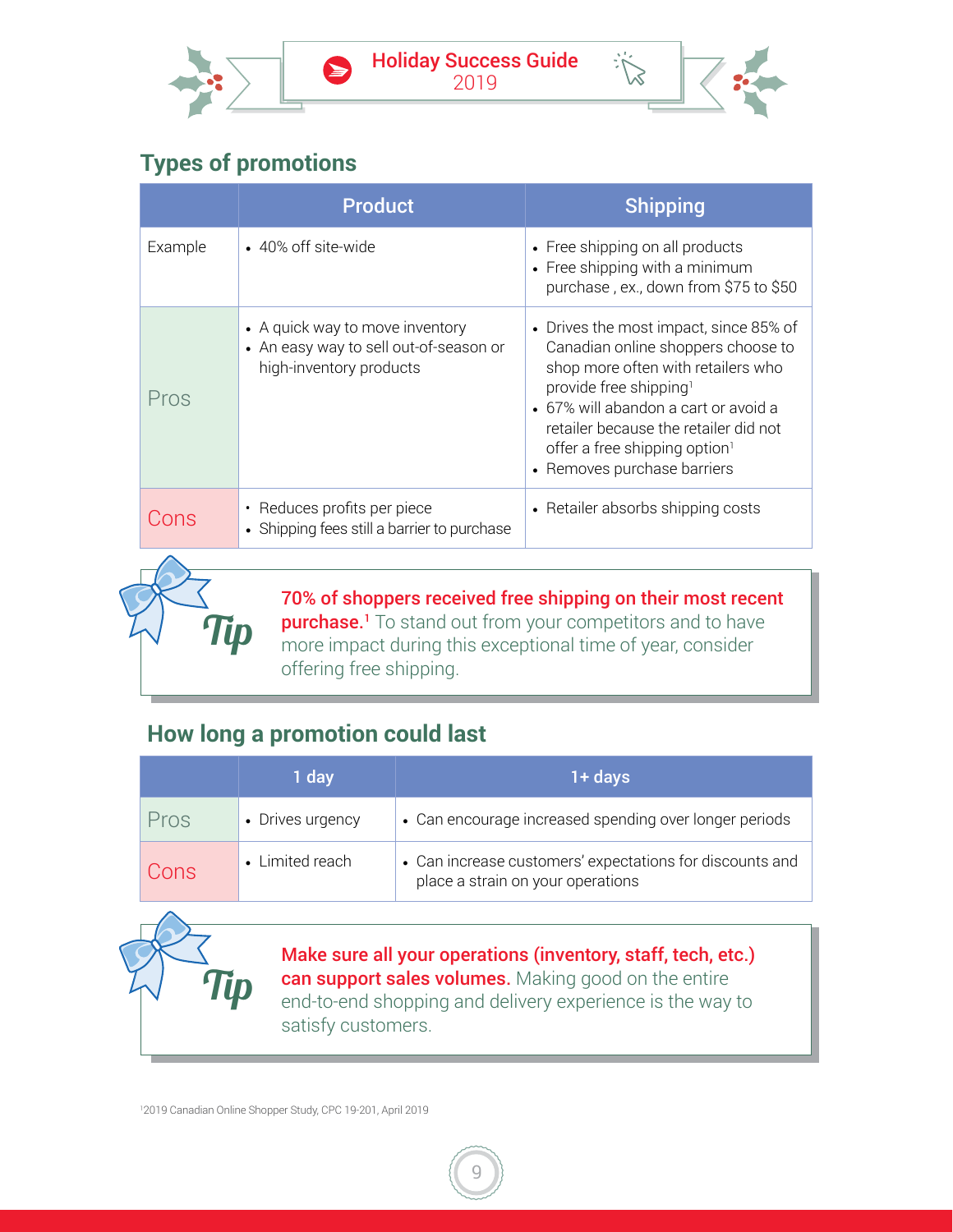

#### Play to your audience.

Investing in a big promotion or holiday event for your brand? Adding direct mail to your marketing mix will help amplify your message. At a time of year when inboxes can be overwhelming, physical media is a great way to stand out. Research shows that integrated campaigns elicit 39% more attention (time spent) than digital campaigns alone – and 40% higher brand recall when a piece of direct mail follows an email.<sup>1</sup>

Direct mail is one of the most effective ways you can acquire and retain customers before, during and after the holiday season. It reaches audiences at home, where critical decisions are made. With access to over 16 million addresses in Canada, including exclusive access to apartments and condos, Canada Post can help you reach your desired audience by hitting the right targets at the right time.

For greater impact this holiday season, consider combining your digital campaigns with Canada Post Smartmail Marketing™ solutions.



10

<sup>1</sup>Canada Post, Connecting for Action, September 2016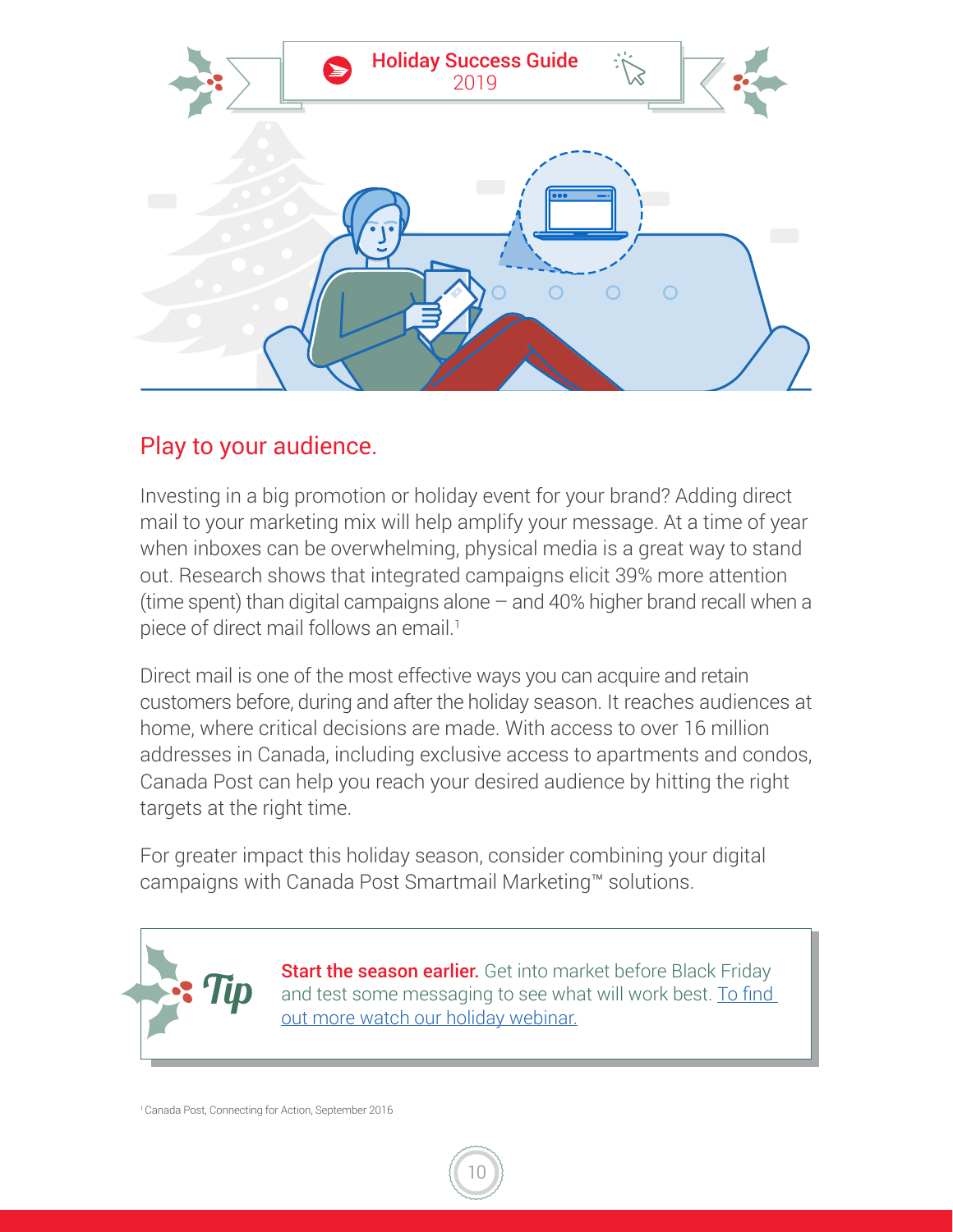<span id="page-10-0"></span>

# 4

### Prime your back-end operations

The holiday season is about delivering on your brand promise amid the challenges of high volumes. We've distilled successful retailers' practices into this quick-reference guide to optimizing your holiday operations.

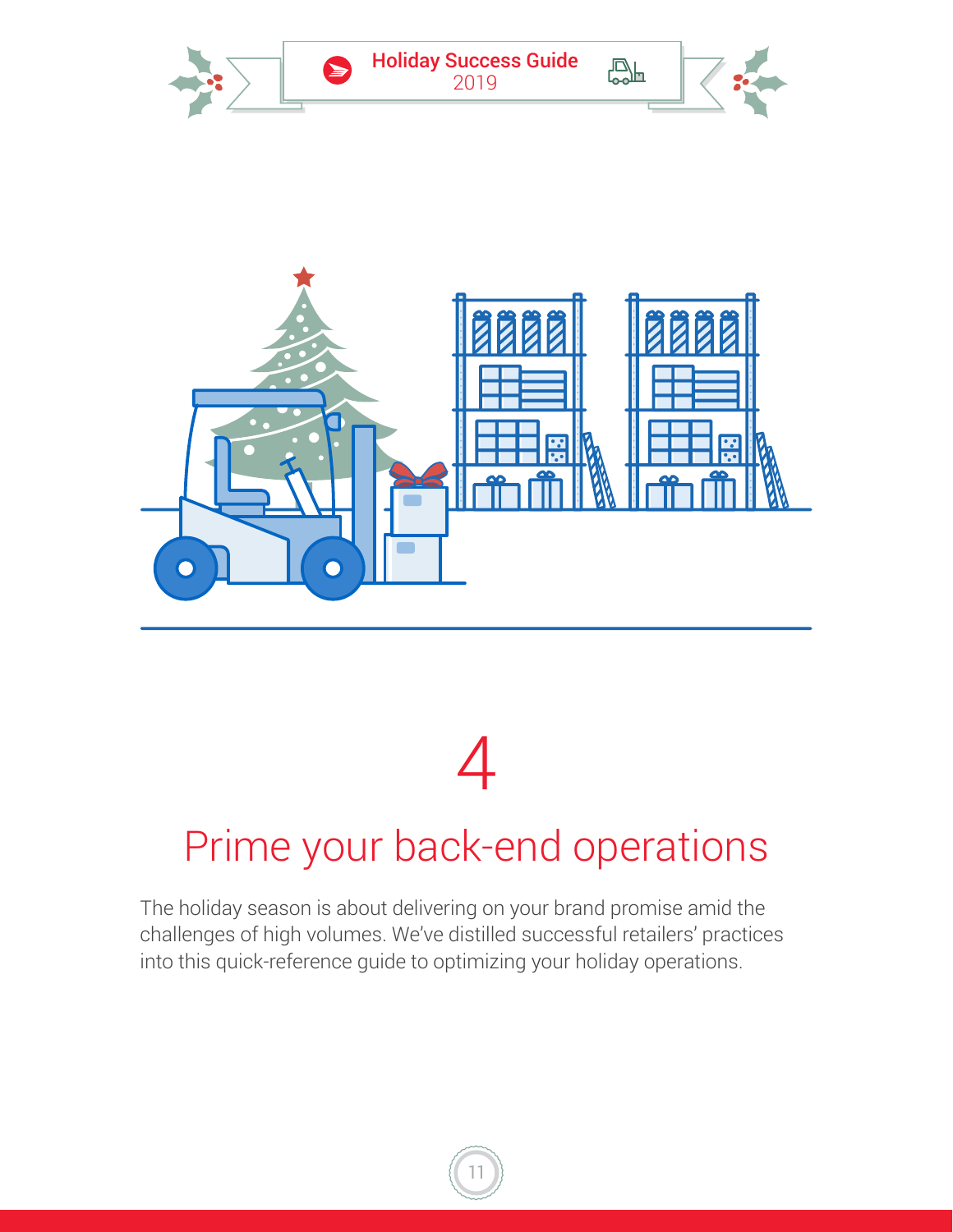

心上

#### **Top tips**

#### Stock up on products

Check key products' performance for 2018 (year-round and holiday season) to help you forecast holiday 2019 demand, then stock up.

Forecasting your volumes will help Canada Post plan pickup frequency, forecast equipment, and send a vehicle that's the right size.

#### Optimize your fulfillment space

Create enough room to fulfill holiday volumes efficiently, quickly and safely.

Research temporary fulfillment locations.

Find out everything you need to know about fulfillment spaces in this compact, [quick-reference primer.](https://bit.ly/2GwsGg3)

#### Plan your staffing

The more orders you get, the more efficient your operations must be. Staff up for expected peaks. You may need some extra hands from November through January, not just in December.

#### Enable convenient receiving options

If you have a physical store, consider using it as a pickup location for your online customers. It can reduce bottlenecks, and nearby shoppers will love the convenience. Just don't lose sight of how important a convenient delivery and returns experience is for most of your customers (who aren't near your physical store).

If you're not ready this year for customers to experience your brand through all channels, add this to your to-do list for the 2020 holiday season.









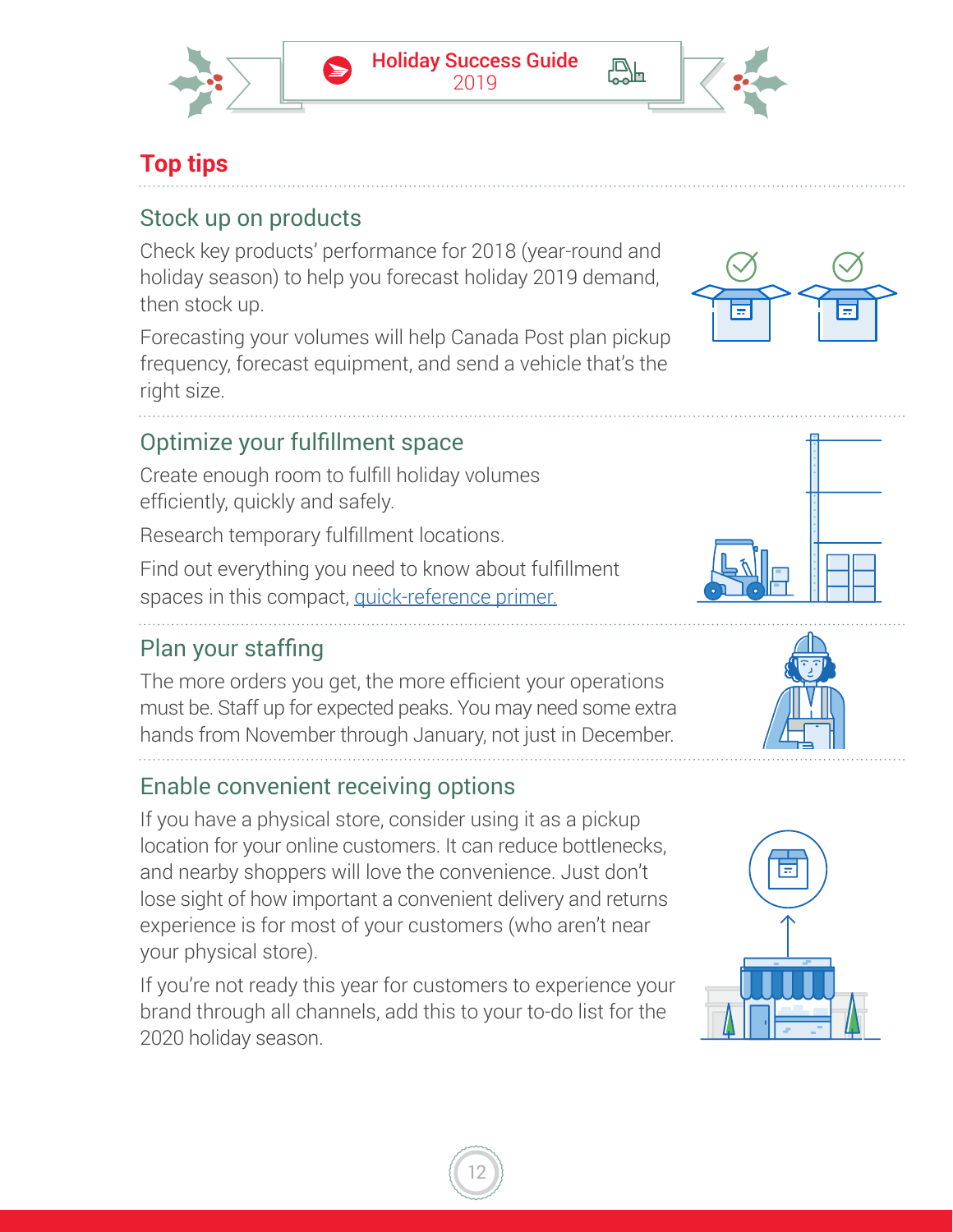

#### Stock up on supplies

During the holiday season, you may be shipping a wider range of products. Align your inventory of supplies with your forecast of hot sellers so you'll have right-sized packaging and fillers on hand.

To find out more about packaging best practices, download Mastering your e-commerce operations: your guide to [packaging.](https://bit.ly/2ZaLHw4)

#### Go the extra mile

To truly stand out, treat your customers to a handwritten thank you note, a branded box, samples or offers. These personal touches can leave a lasting impression – but decide whether it's worth it, because these add time and costs to fulfillment.

Mastering your e-commerce operations, your guide to [packaging d](https://bit.ly/2ZaLHw4)escribes how to go the extra mile and what it can mean to your business.

#### Master convenient returns

With 69% of Canadian online shoppers checking a returns policy when they shop with a merchant for the first time, you have to do it right.<sup>1</sup>

Make sure your policy is clear, simple, flexible and convenient for your customers. Whether it's a return label in a box or a label on demand, our solutions can address your needs.

Because holiday returns will increase, you have to be ready for them. From quick set-ups to customizable options, we have a range of solutions to meet your operational needs and satisfy your customers. Find out more a[t canadapost.ca/returns.](https://bit.ly/2JQ1fQH)







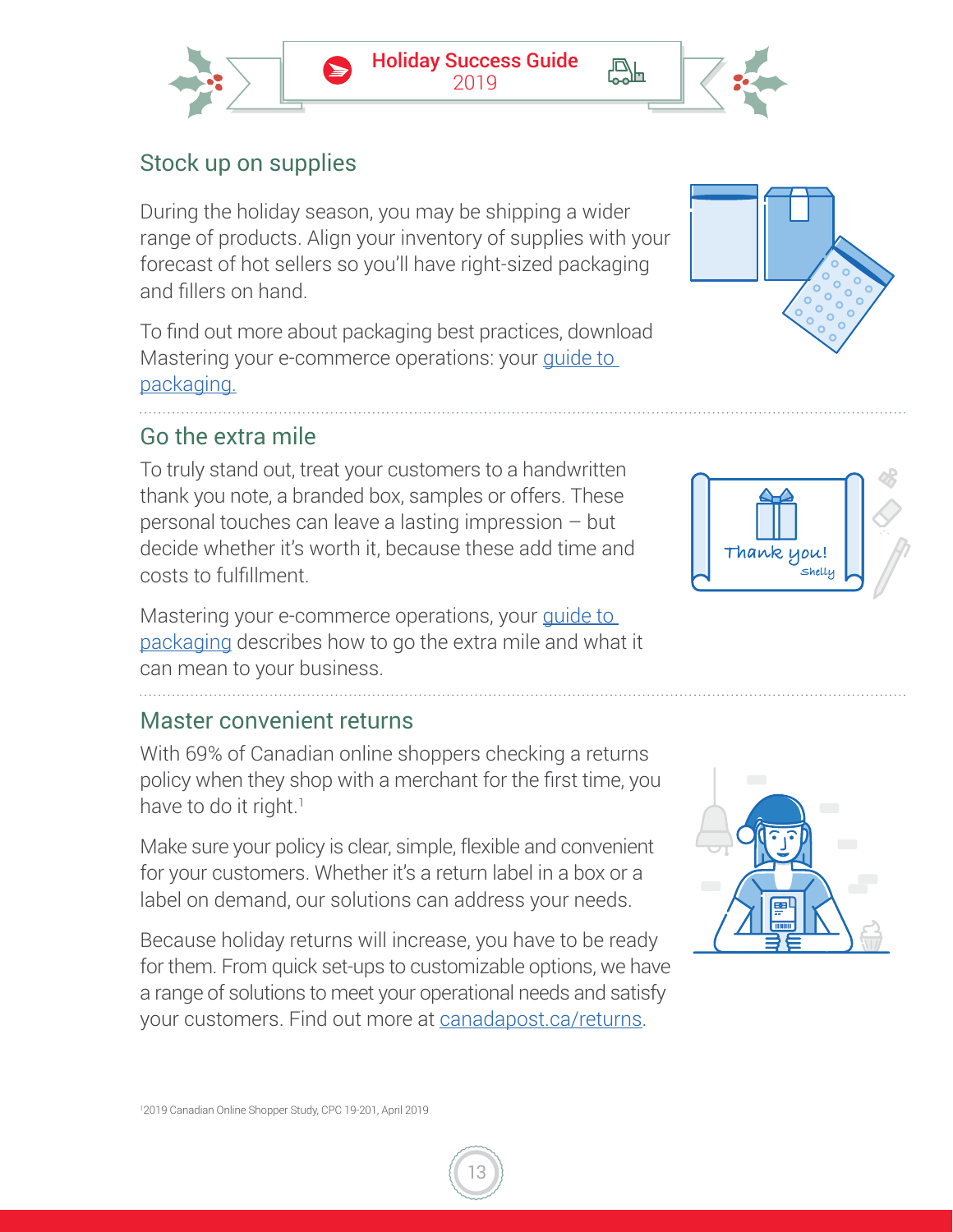<span id="page-13-0"></span>

### Partner with Canada Post for your best holiday season yet

Even Santa needs helpers! For a smoother holiday season, line up your partners, optimize your work with them and draw upon their expertise. Canada Post can help you meet your goals for great holiday shipping. Let's show you how.

14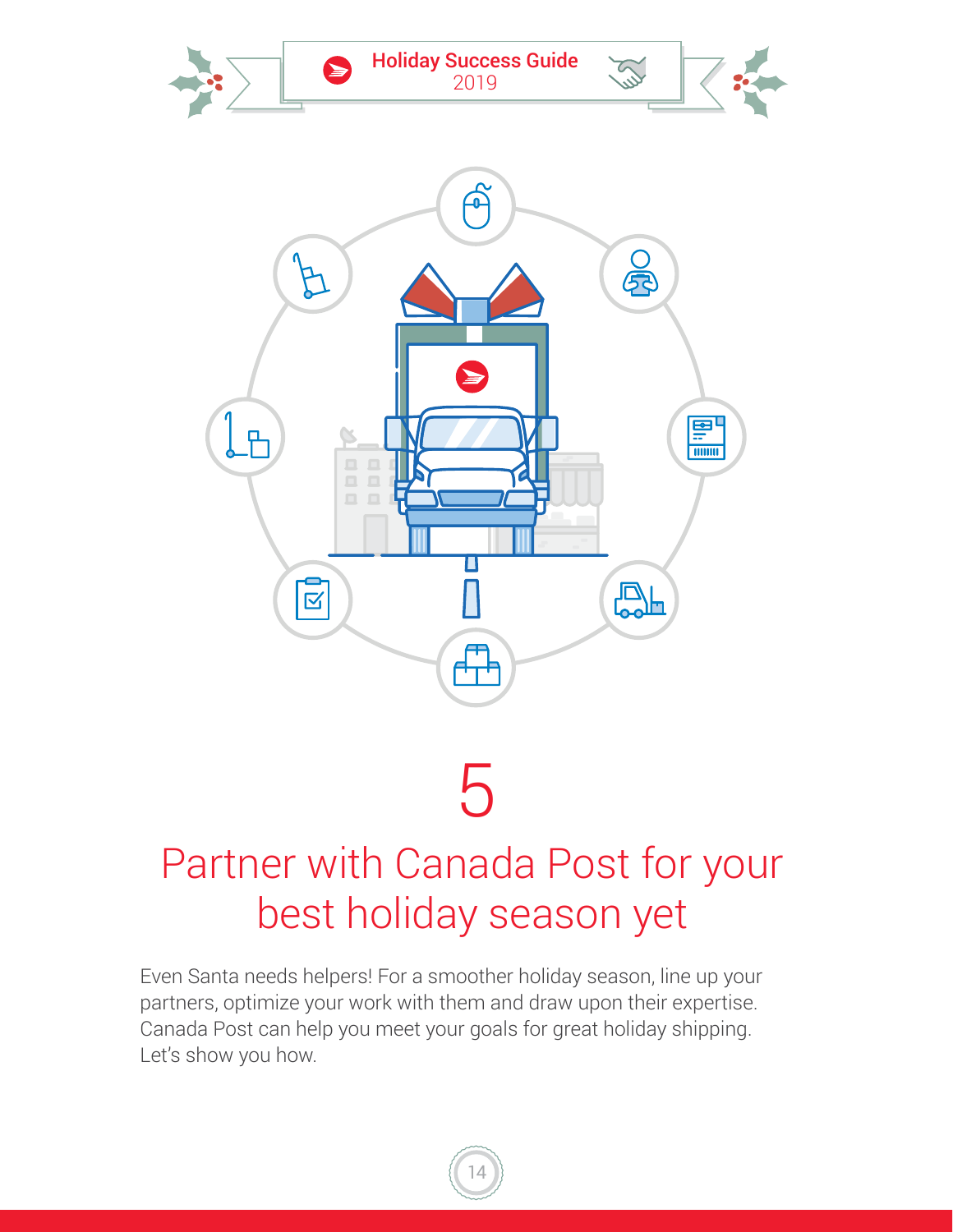



#### More staff, more wheels on the road, more planes in the sky

We hire more than 4,000 seasonal workers and double our transportation capacity across the country to help meet expectations during the holiday season.

#### Customer service is open late

Until 9 pm from mid-November through December every day of the week – including weekends.

#### Weekend deliveries

From mid-November through December, we deliver parcels on weekends in select urban markets.

#### Package redirection

This new, self-serve and easy-to-use commercial service gives you flexibility to redirect a package in transit. It can help you better manage fraud and operational errors over the holidays.

#### Expanded network

We add temporary pickup locations, extend select post office hours and use technology to reduce post office wait times.

#### Round-the-clock weather updates, service alerts and order updates

Throughout the holiday season, we release daily weather and service alerts (if, for example, a ferry is cancelled or a highway is closed in severe weather, we let customers know). Your customers can also get order updates on our website and mobile app, or opt for email notifications. Our detailed scans let you keep your customers informed about their order's delivery status.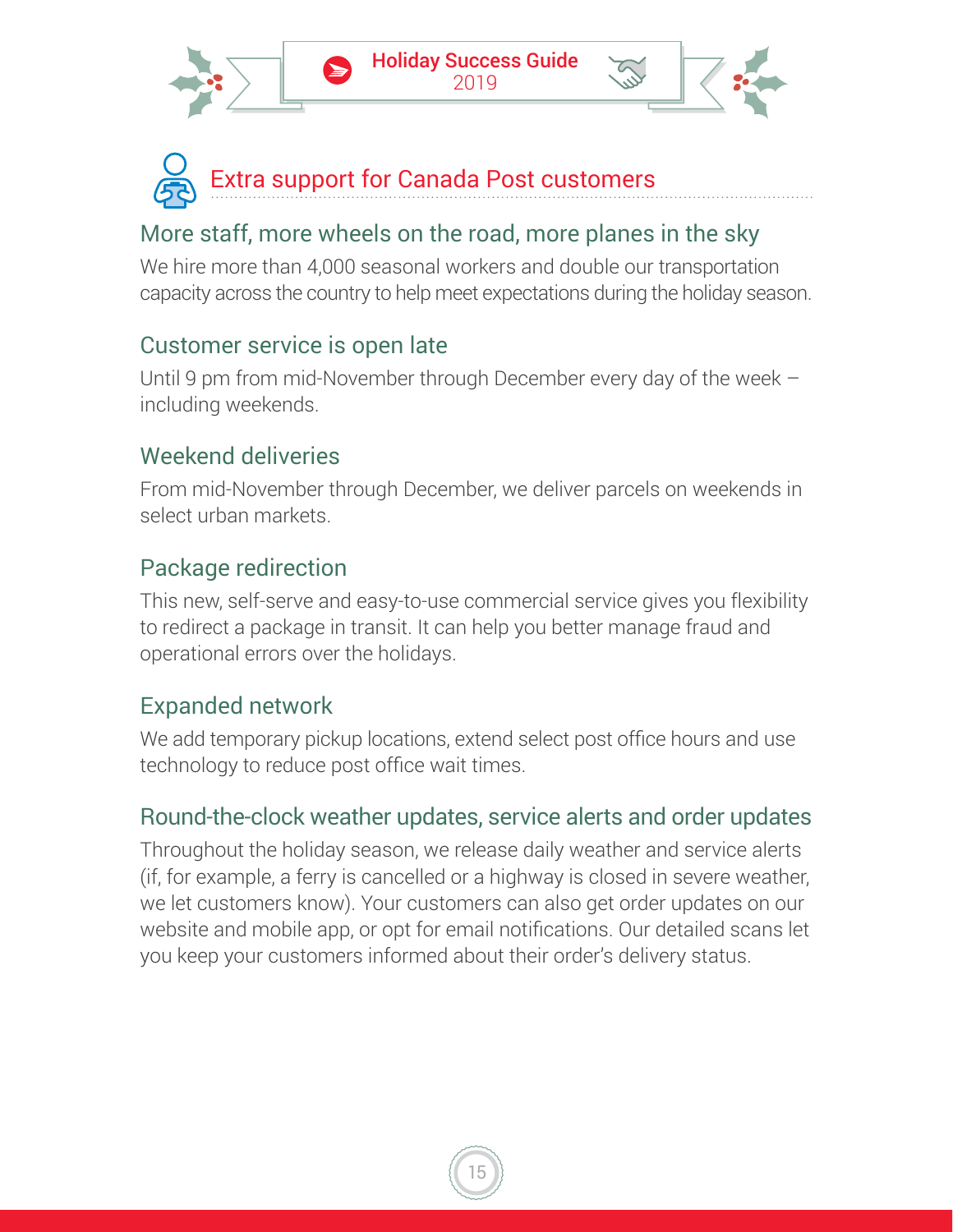

#### Convenient and reliable network

Whatever your needs  $-$  to induct or drop off parcels efficiently, to have us pick them up from your business or store, or to have your customers pick up or return their items easily at a post office – we have an unrivalled network. With our 21 processing plants, 480 depots and more than 6,100 post offices across Canada, we're close – to your business and to your customers.

#### Best-in-class delivery experience

We offer the delivery experience Canadians prefer most, with several options that offer them convenience and control around delivery. They can:



Tell us their delivery preferences (where to safe drop an item at their address)













Have the item shipped to any post office they choose (great for surprise gifts!) by registering (for free) for our FlexDelivery™ service

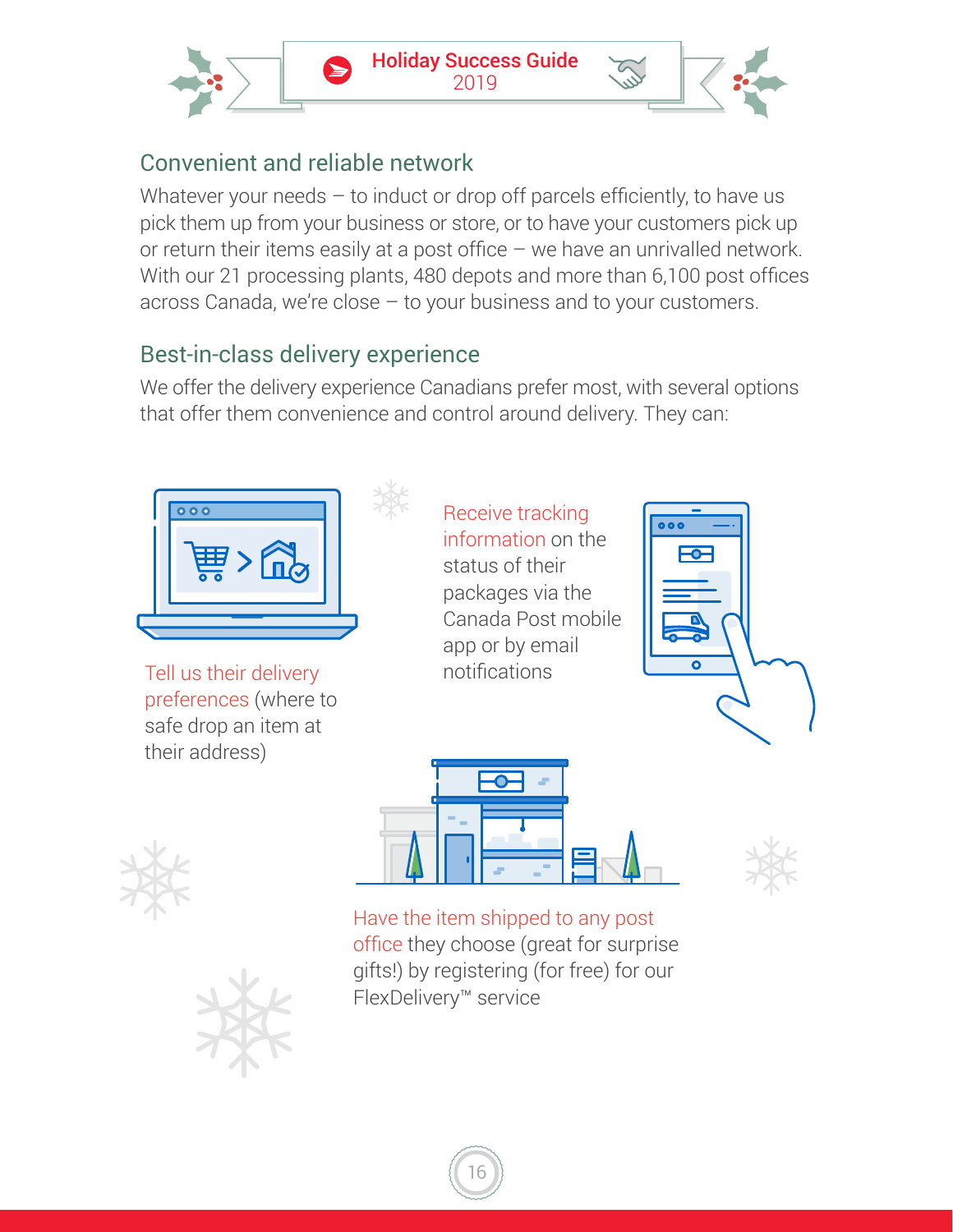

#### A checklist for the best handoff to your delivery partner

From our vast experience helping retailers across Canada manage higher parcel volumes, we created a checklist to help you hand over all those items your customers are eagerly expecting. Using it will help us keep your delivery promise to your customer, avoid delays and help to keep our employees safe.



#### Label it properly to save time

Our automated parcel sorting systems scan shipping labels to route the package. To avoid issues or delays, make sure the label is flat and wrinklefree and on the largest side of the parcel. Don't fold the label over the edge or place it on a seam of a box.

### Use shipping equipment safely

How packages enter the Canada Post stream is also important. If you are shipping more than 20 items at a time, you can use containers and pallets. Safety comes first at Canada Post. To keep shipments secure and employees safe:

- Maximize the space, but don't overfill shipping containers.
- Avoid stacking heavy or large items at the top of a shipping container  $$ they can make it unstable.
- Wrap groups of loose-loaded packages to provide stability and prevent damage.
- Ensure that pallets are stacked no higher than 178 cm (70 in).
- To make sure your packages are in great shape for shipping, consult our [guidelines for depositing your items at Canada Post](https://bit.ly/2KgM7NF) (Section 6:8).

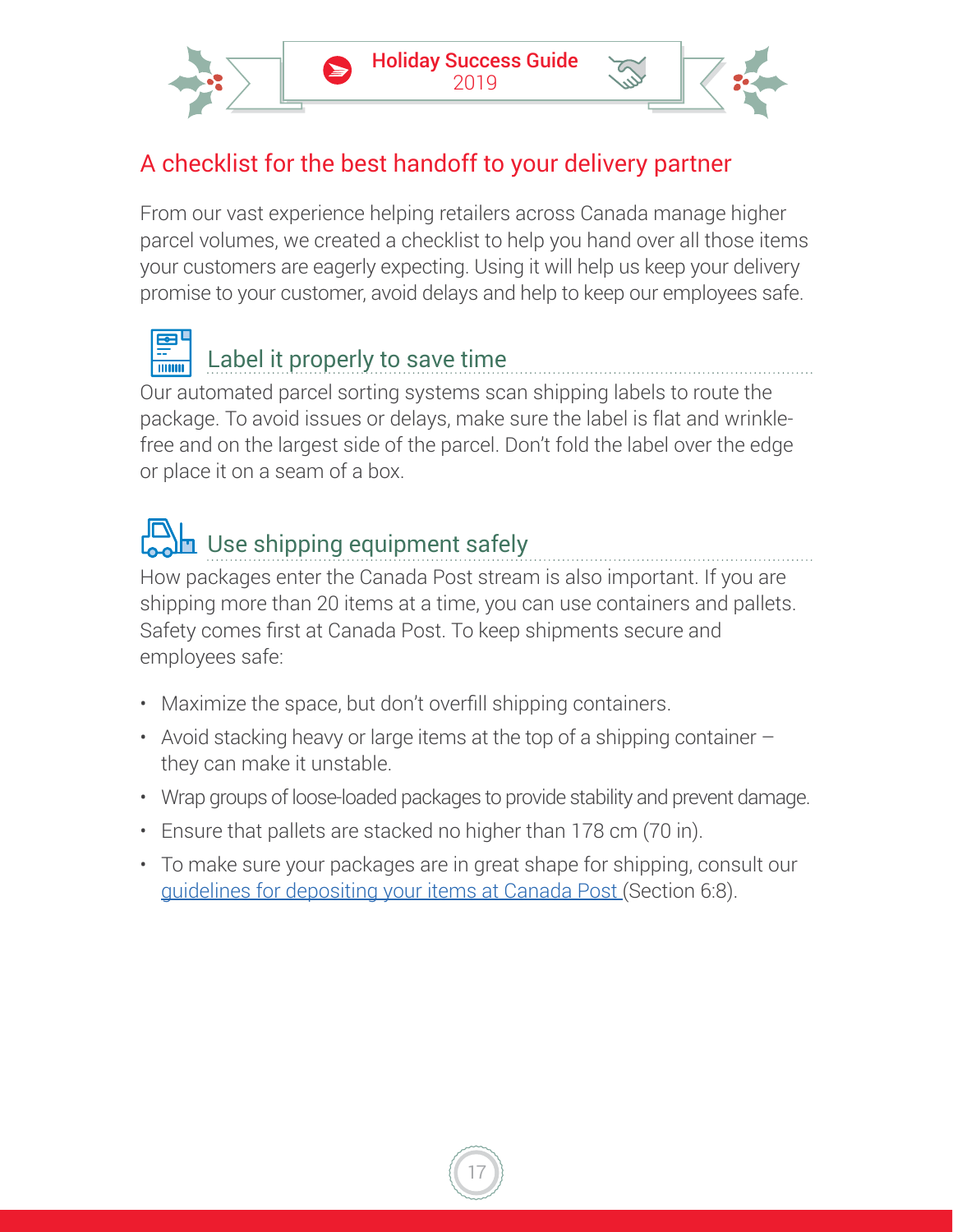

### Pre-sort to save time

If you are dropping off, or have a pickup of more than 20 items, you need to pre-sort or separate packets from parcels according to size. It helps us process them more efficiently. Here's an example:

|             | <b>Example</b>                            | Maximum size                                          | Maximum weight              |
|-------------|-------------------------------------------|-------------------------------------------------------|-----------------------------|
| Parcel      | Coffee machine                            | No one dimension may<br>exceed 78.7 in or 2 m         | 66 lb<br>30 kg              |
| I<br>Packet | Shipping a sweater in a<br>polybag or box | 15 in x 10.6 in x 0.79 in<br>38.1 cm x 26.9 cm x 2 cm | 3 <sub>lb</sub><br>$1.7$ kg |



#### Don't forget your shipping lists (manifests)

The manifest is a summary of all your Canada Post packages (either for pickup or drop off). Print and provide this every time – and provide one for every drop off location. You also need to transmit the electronic manifest data file on the same day, before pickup or drop off.

# P Optimize your drop offs

During the holiday season, you can get on Santa's "nice" list by dropping off packages to our facilities outside of our daily rush.

If you have a lot to drop off, schedule a deposit time to speed things up. Your Canada Post representative can help.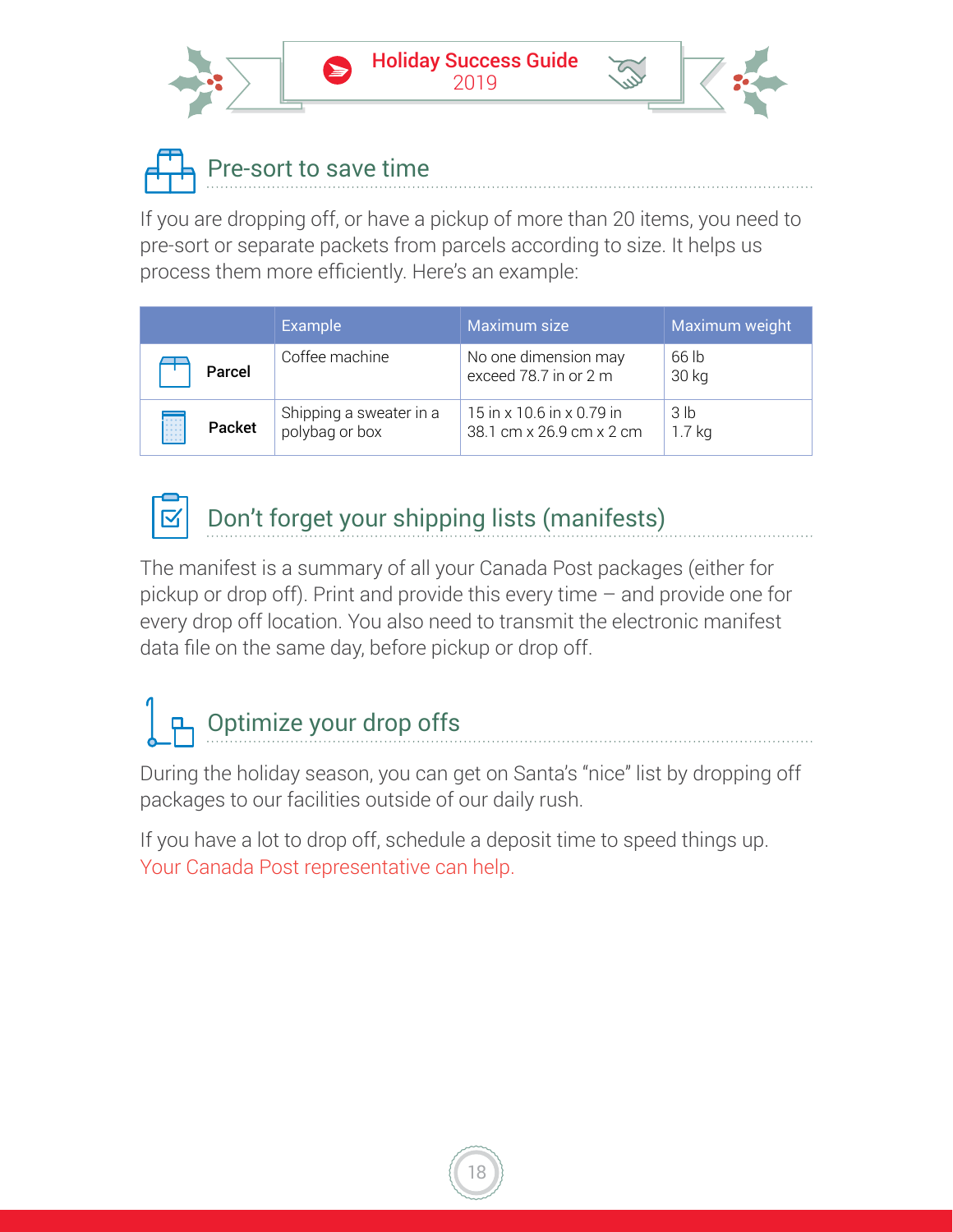



Can't bring your items to a Canada Post facility? Don't worry, we can work around your schedule with pre-scheduled and on-demand pickups. During this busy time, pre-scheduled pickups help us better manage expectations and meet your and other customers' needs. Get started a[t canadapost.ca/pickup](https://bit.ly/2Yf585x)

# Give your customers more information

Your customers want to know when Santa's gifts will be delivered and how to reach Santa's helpers. Our help takes strain off your customer service team.



**Customers can use** [canadapost.ca/chat](https://bit.ly/2NohmqJ) to ask questions, and [canadapost.ca/track](https://bit.ly/2Y3qAPv) or our app to get the current delivery status of their item.

Include these resources on your website so your customers know how to reach Canada Post.

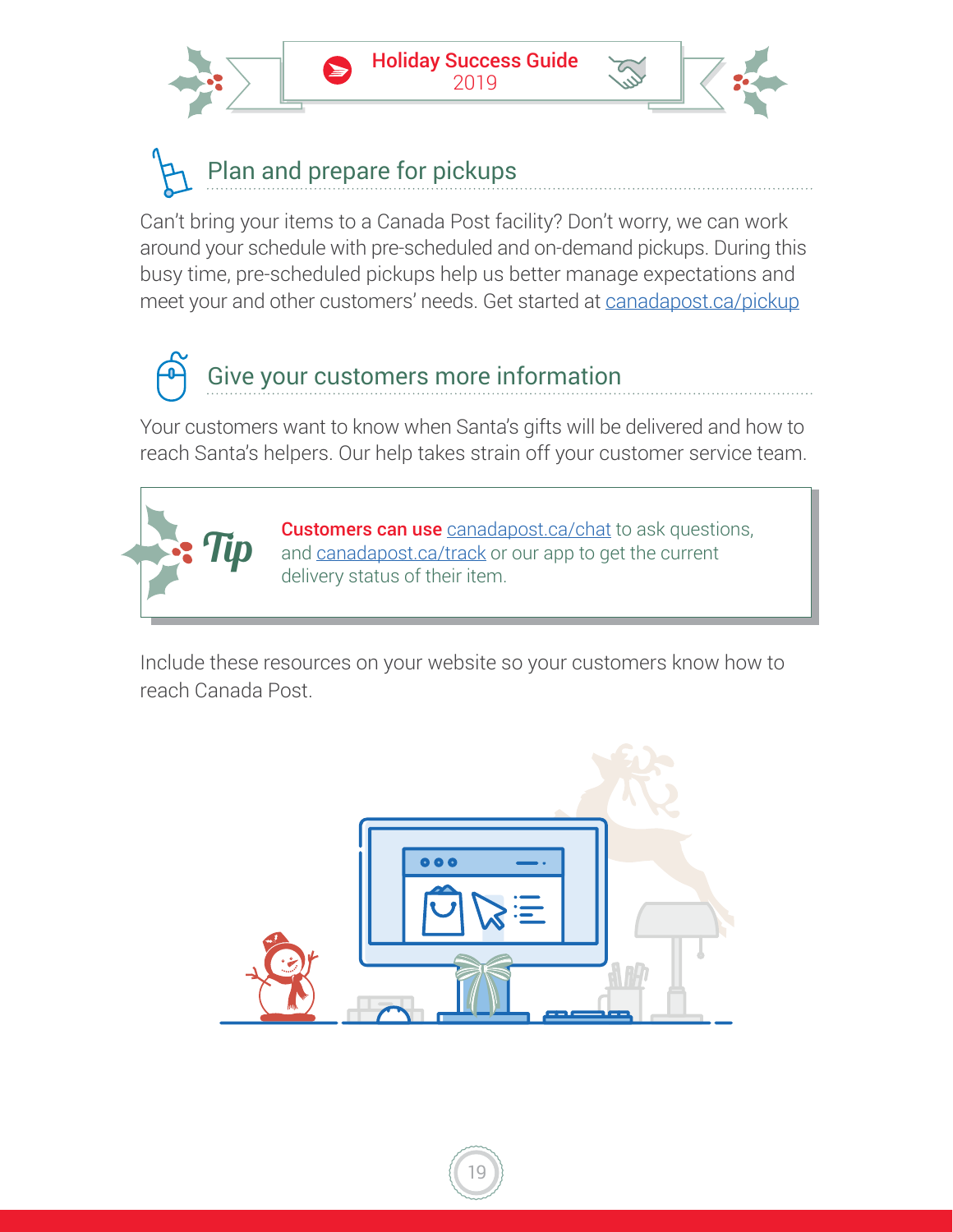

#### 2019 Key holiday dates – calendar

#### November

| <b>SUN</b>                | <b>MON</b>                                 | <b>TUE</b> | <b>WED</b> | <b>THU</b> | <b>FRI</b>      | <b>SAT</b> |
|---------------------------|--------------------------------------------|------------|------------|------------|-----------------|------------|
|                           |                                            |            |            |            | 4               |            |
| 3                         | 4<br>Official<br>peak season<br>start date |            | 6          |            | 8               | 9          |
| 10                        | 11                                         |            | 13         | 14         | 15              | 16         |
| 17<br>Start of<br>weekend | 4                                          | 19         | 20         | 21         | Black Friday 23 |            |
| delivery<br>24            |                                            | 26         | 27         | 28         | 29              | 30         |

December



Weekend delivery begins in major urban centres, depending on volume.

Canada Post holiday shipping deadlines are subject to change. As the holidays approach, visit [canadapost.ca](https://www.canadapost.ca) to view up-do-date deadlines.

20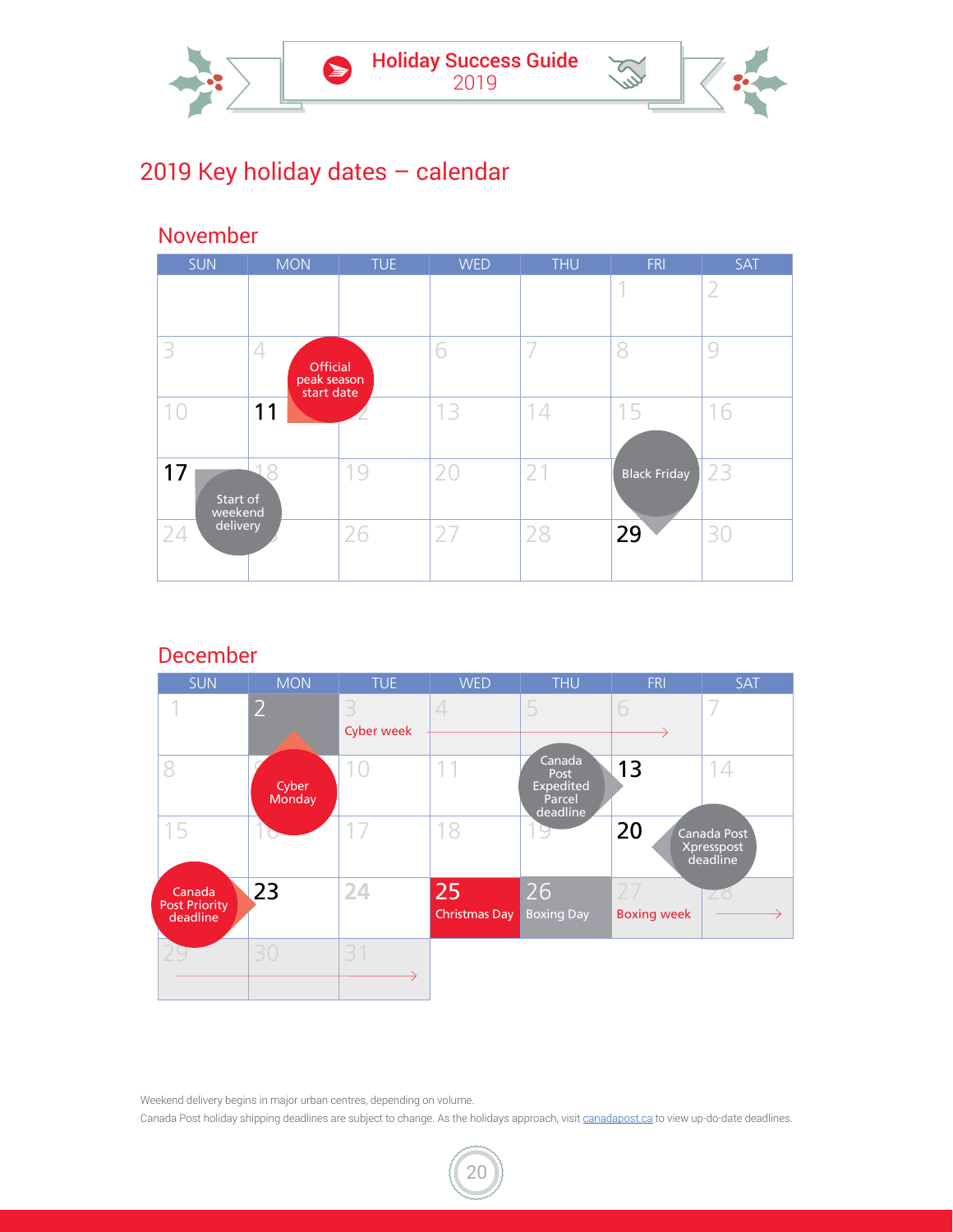

#### Domestic

Delivery standards between most major centres in Canada:

|               | <b>Expedited Parcel™</b>    | Xpresspost <sup>™</sup>  | Priority™                |
|---------------|-----------------------------|--------------------------|--------------------------|
| Local zone    | December 23                 | December 23              | December 23              |
| Regional zone | December 19-23 <sup>2</sup> | December 23 <sup>1</sup> | December 23 <sup>1</sup> |
| National zone | December 13-20 <sup>2</sup> | December 20              | December 23 <sup>1</sup> |

#### United States

| Xpresspost    | Parcels/packets |
|---------------|-----------------|
| l December 13 | December 10     |

#### Rest of the world

|                                      | <b>Xpresspost</b> | Air Parcels/packets |
|--------------------------------------|-------------------|---------------------|
| Europe                               | December 6        | December 3          |
| Asia / Australia /<br>New Zealand    | December 6        | December 3          |
| Central/South America /<br>Caribbean | December 6        | December 3          |
| Africa                               | December 3        | November 26         |
| Middle East                          | December 6        | December 3          |

1 Exceptions apply in some areas.

<sup>2</sup> Exact delivery standards exist for every origin-destination combination. Find out the specific delivery standard for your postal code to a Canadian destination at [canadapost.ca/deliverytool](http://canadapost.ca/deliverytool). Canada Post domestic holiday shipping deadlines are subject to change. As the holidays approach, visit [canadapost.ca](https://www.canadapost.ca) to view up-to-date deadlines.

<sup>3</sup> Canada Post U.S. and international holiday shipping deadlines are subject to change without notice. Dates are between major urban centres and are dependent on origin and destination.

Some restrictions and exceptions apply. Please consult the Canada Postal Guide for details a[t canadapost.ca/postalguide](http://www.canadapost.ca/postalguide) or your local post office.